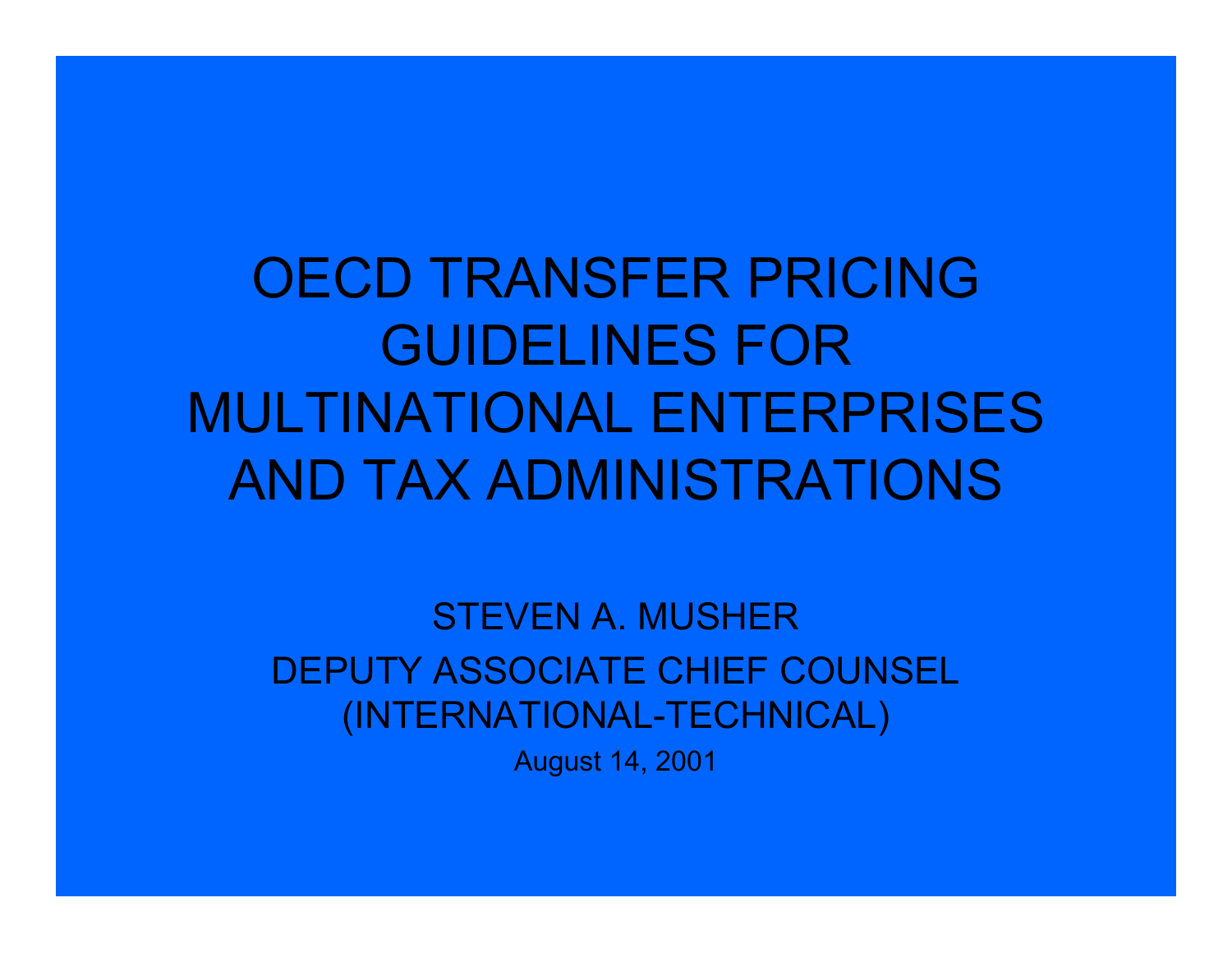# OECD – WHERE TRANSFER PRICING FITS IN

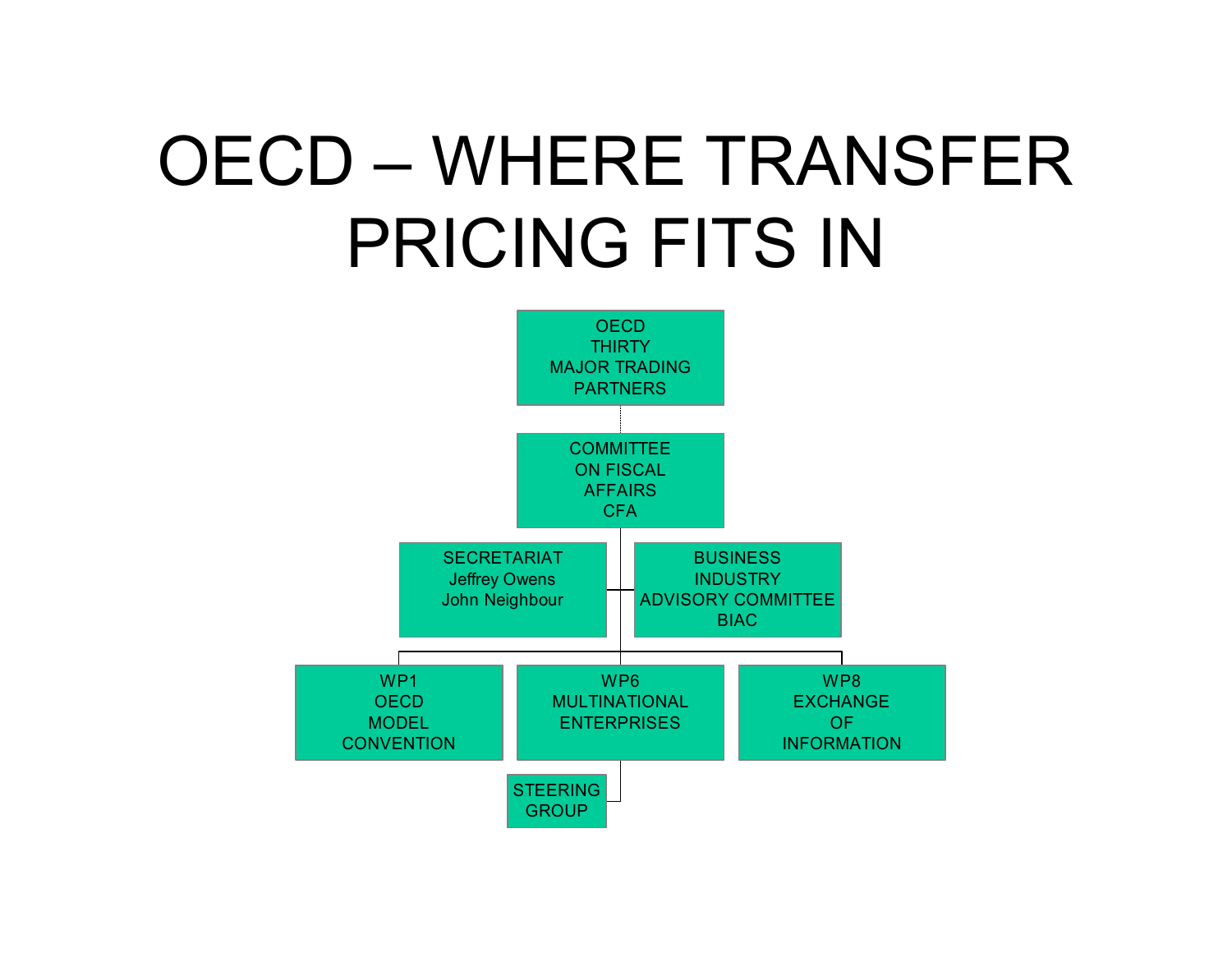### MNE's AND GLOBAL ECONOMY



- Greater portion of world economy housed within MNE's.
- Problem of dividing tax jurisdiction over internal value-added within MNE, before realization in 3d party transactions.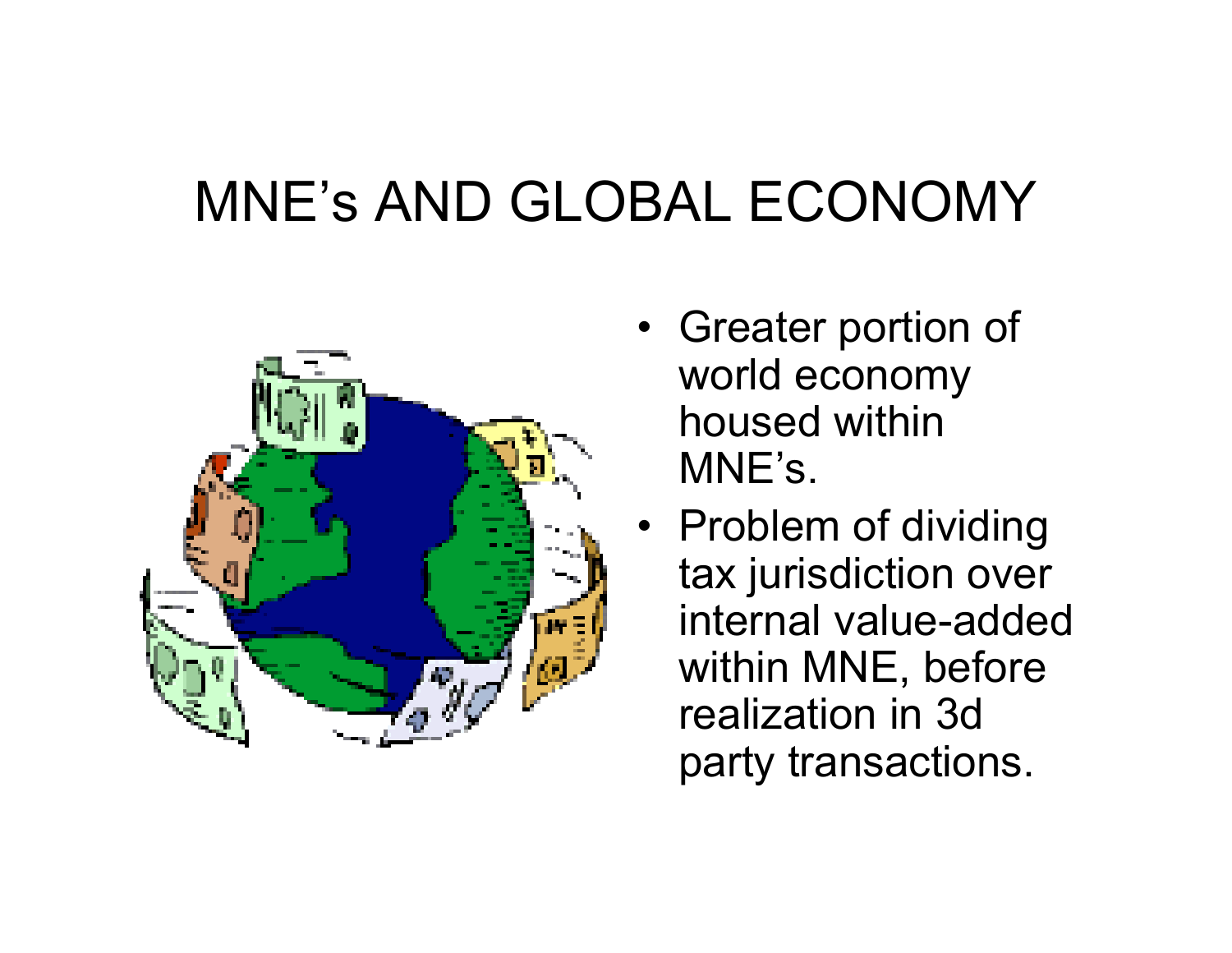### MNE's AND GLOBAL ECONOMY



- Decades old commitment to resolve on the basis of the arm's length principle.
- Art. 9 in virtually all of our 53 income tax treaties, and other OECD bilateral income tax treaties.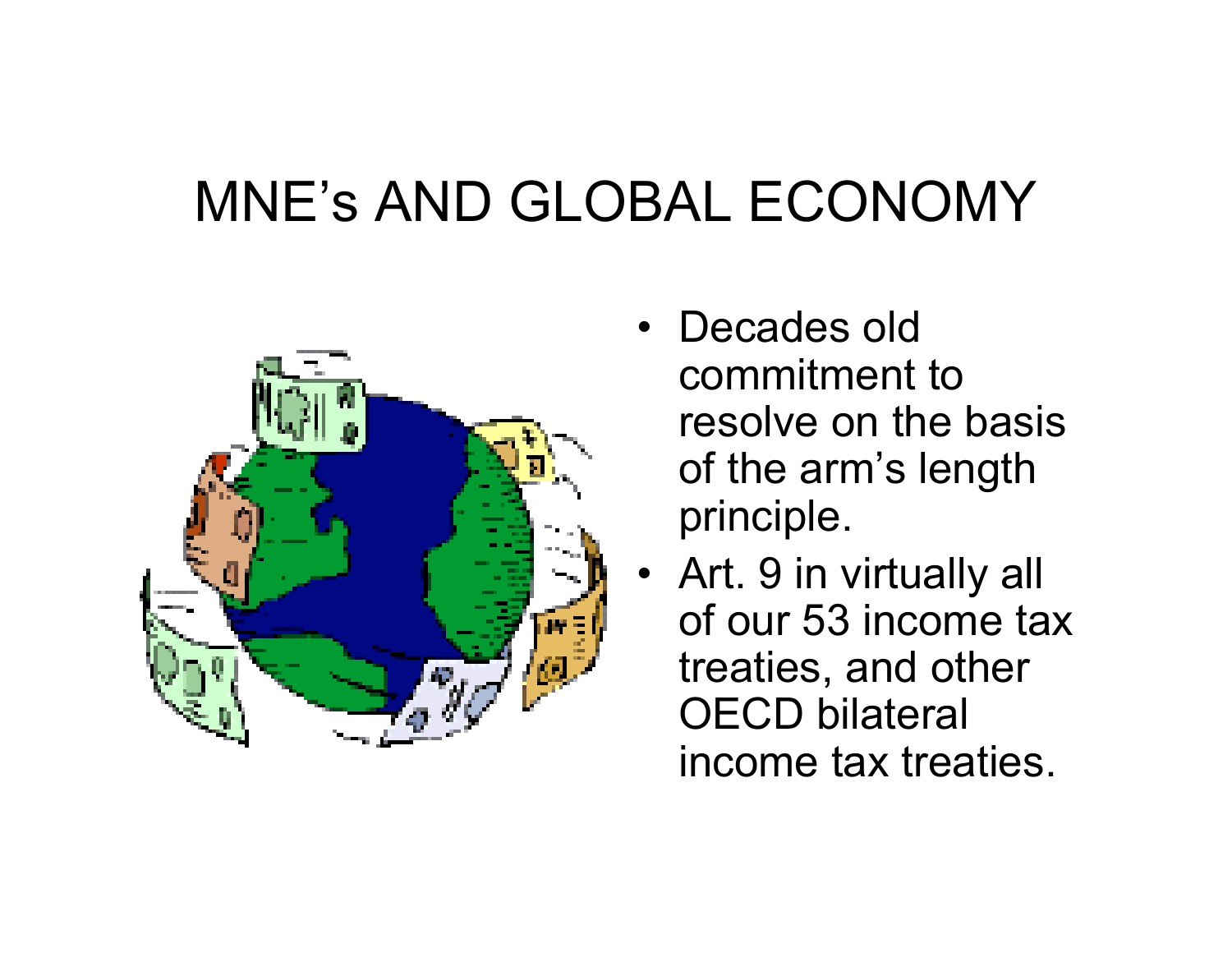### INTERNATIONAL CONSENSUS



- OECD Transfer Pricing Guidelines are a watershed.
- Adopt arm's length principle (Par. 1.13 – 1.14).
- Reject formulary apportionment (Par. 3.74).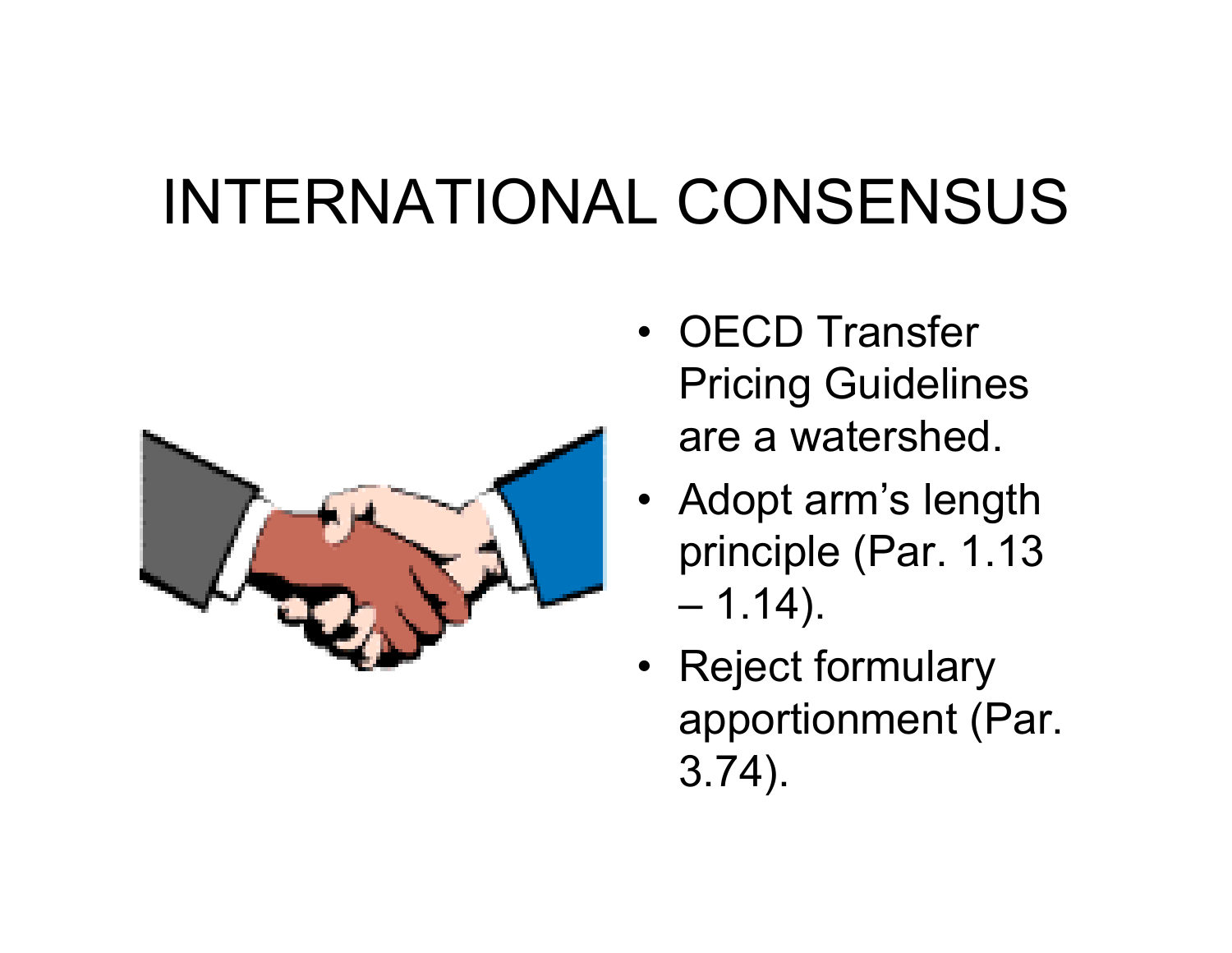# ROLE OF TP GUIDELINES



- •Resolution of Art. 9 cases in CA (Preface Par. 17; Treasury Press Release, 7/28/95).
- •Domestic law model
- ALP guidance.
- T/P responsibility to document ALP.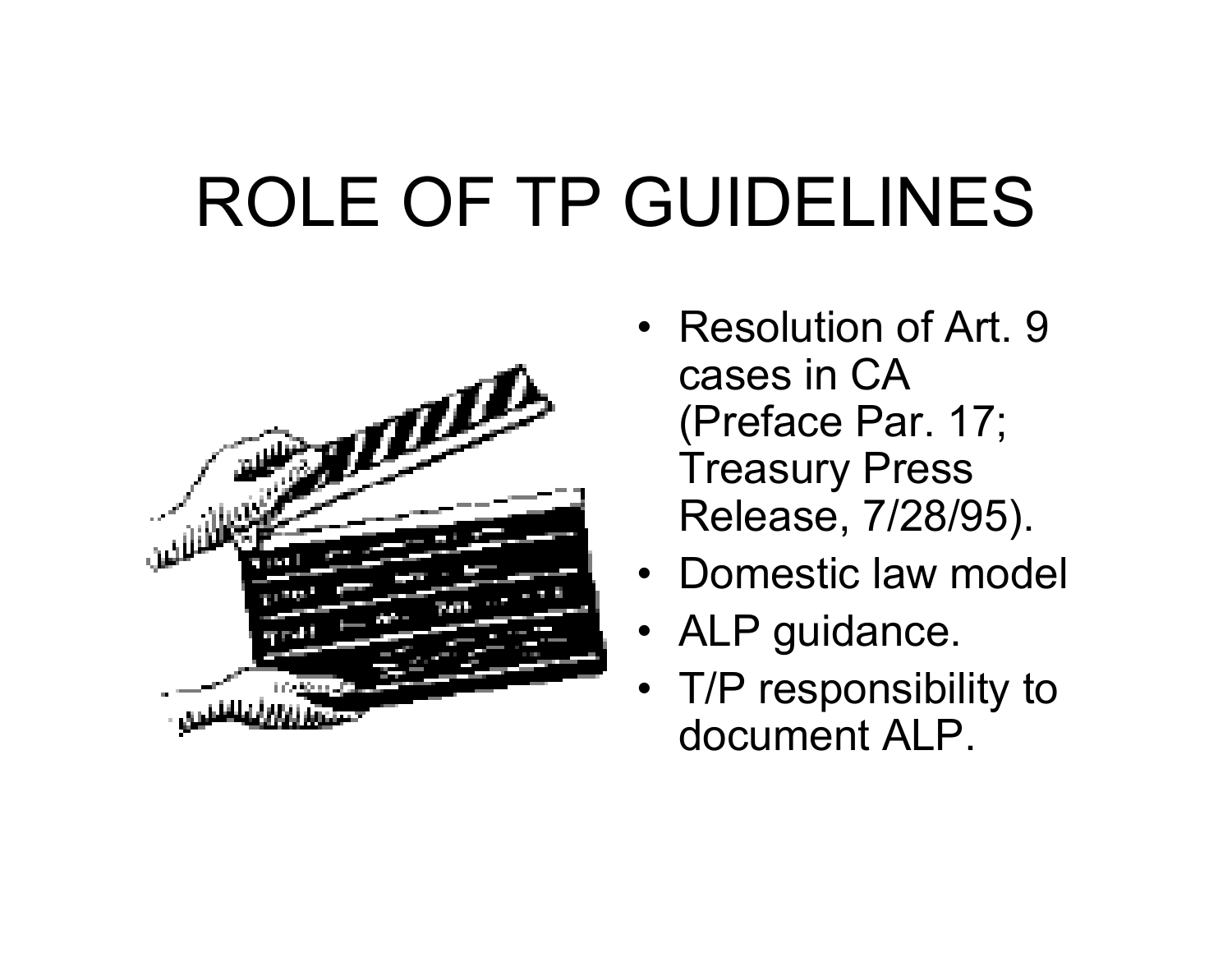#### GUIDANCE ON APPLICATION OF ALP



- Functional analysis and comparability (Par. 1.15 et seq.)
- Property or services transferred
- Functions, assets, risks
- •Contractual terms
- Economic circumstances
- Business strategies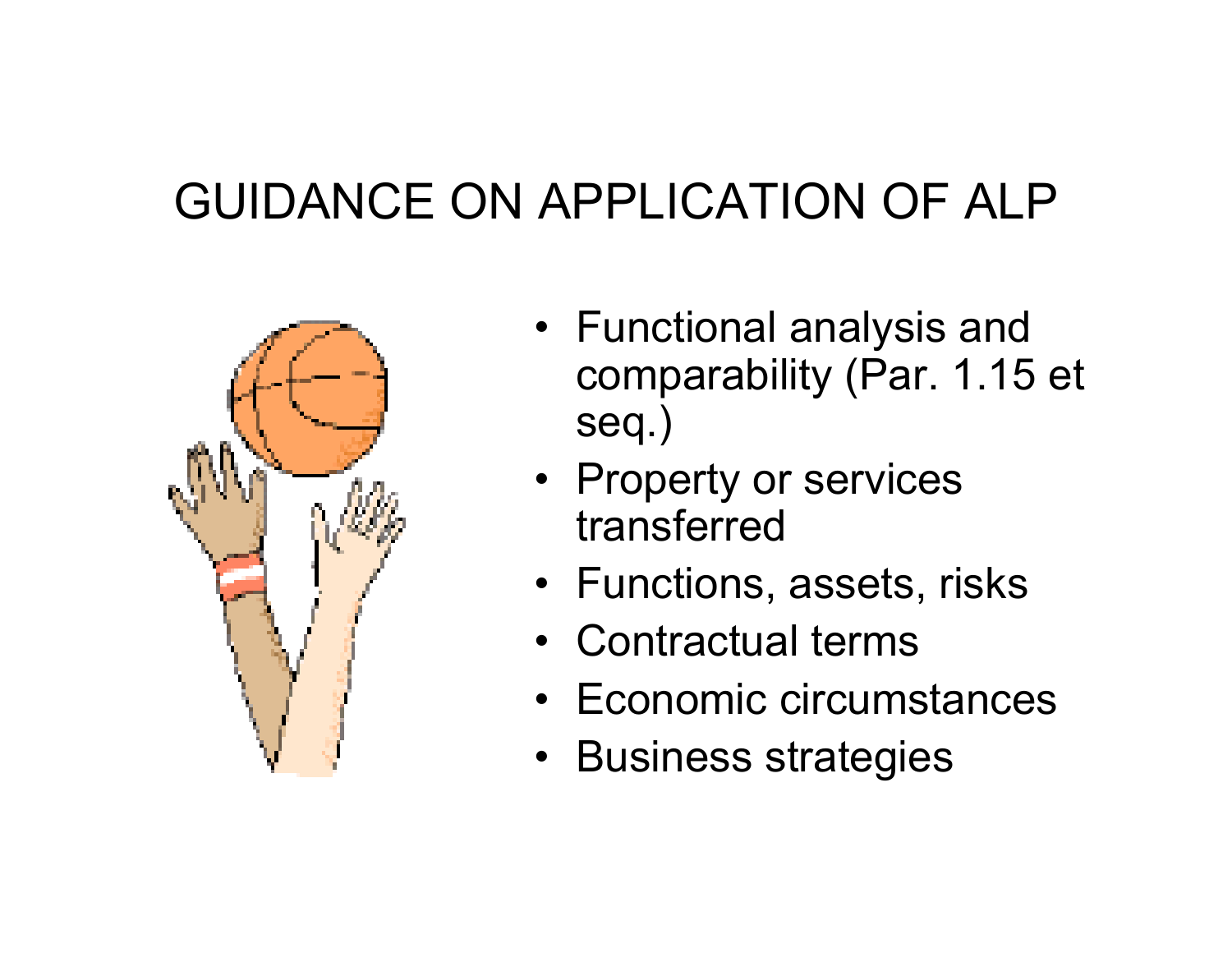#### GUIDANCE ON APPLICATION OF ALP



- Selection of TPM
- Best estimation of an arm's length price (Par. 1.69).
- Traditional transaction methods – CUP, RP, CP
- Preferable if quality data (Par. 2.49).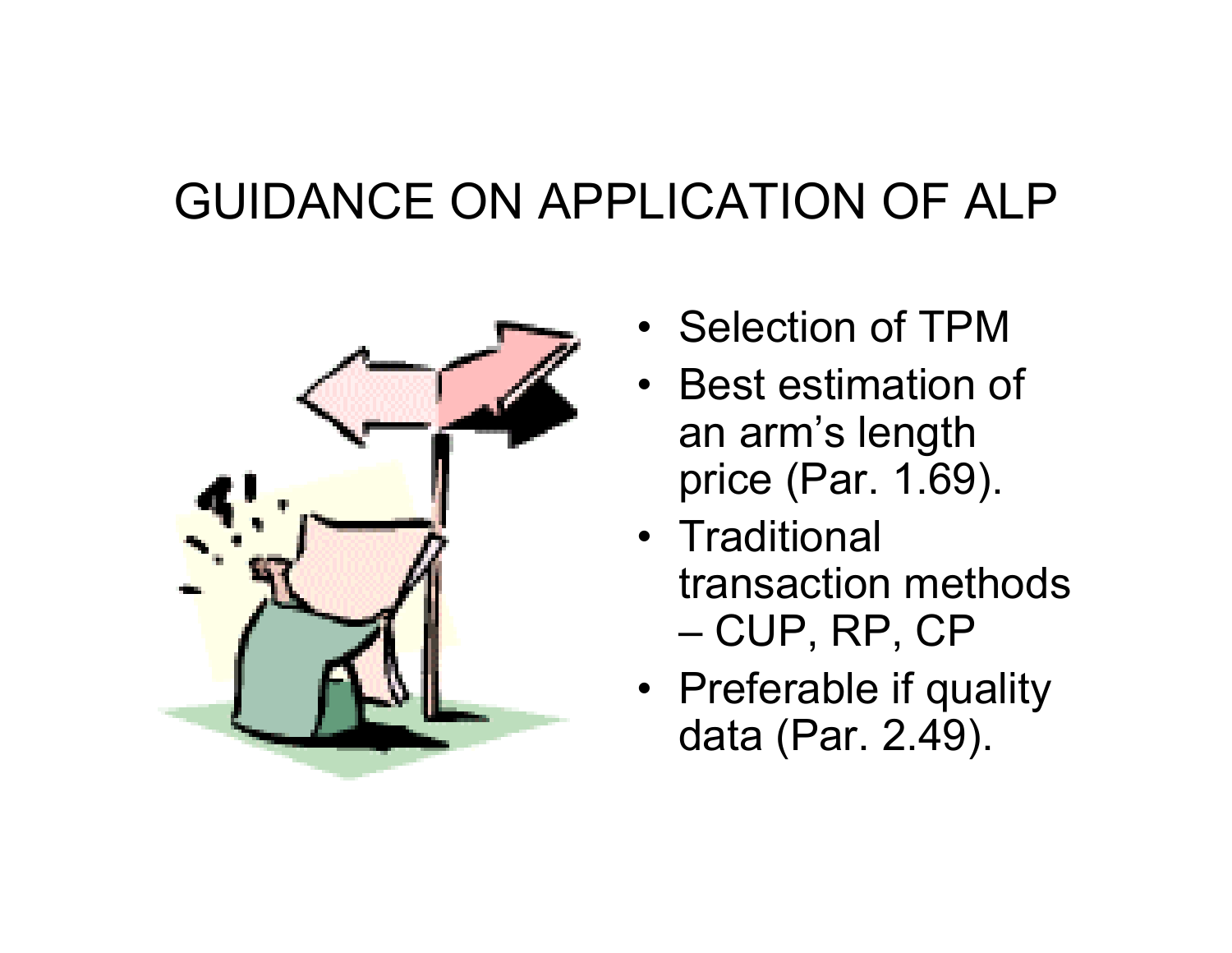## SELECTION OF TPM



- Transactional profit methods – P/S and TNMM, "last resort"
- If traditional method cannot be reliably applied alone/at all
- Or, by agreement
- See Pars. 3.50-51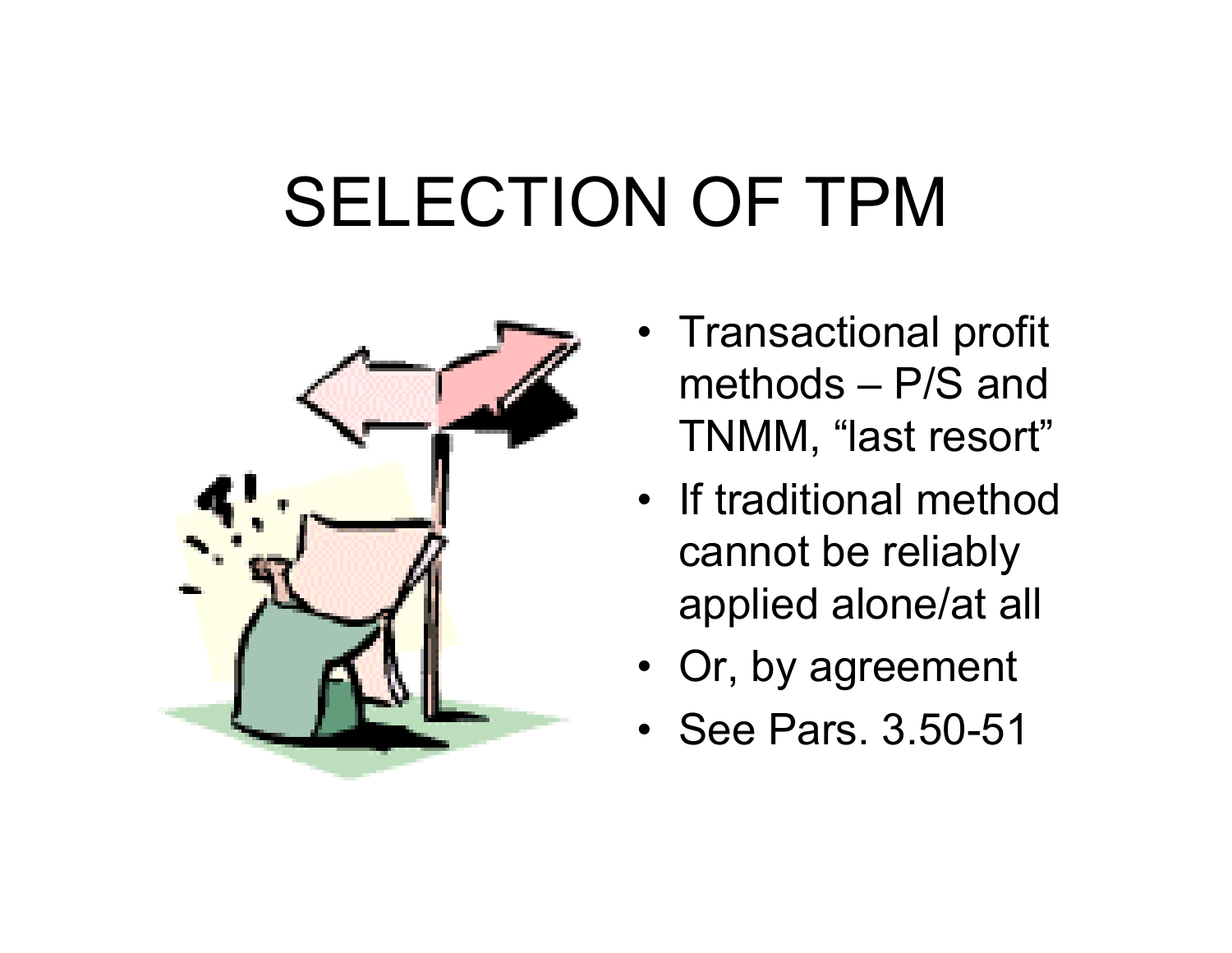### SELECTION OF TPM



- •Methods not described
- Provided satisfy ALP
- See Par. 1.68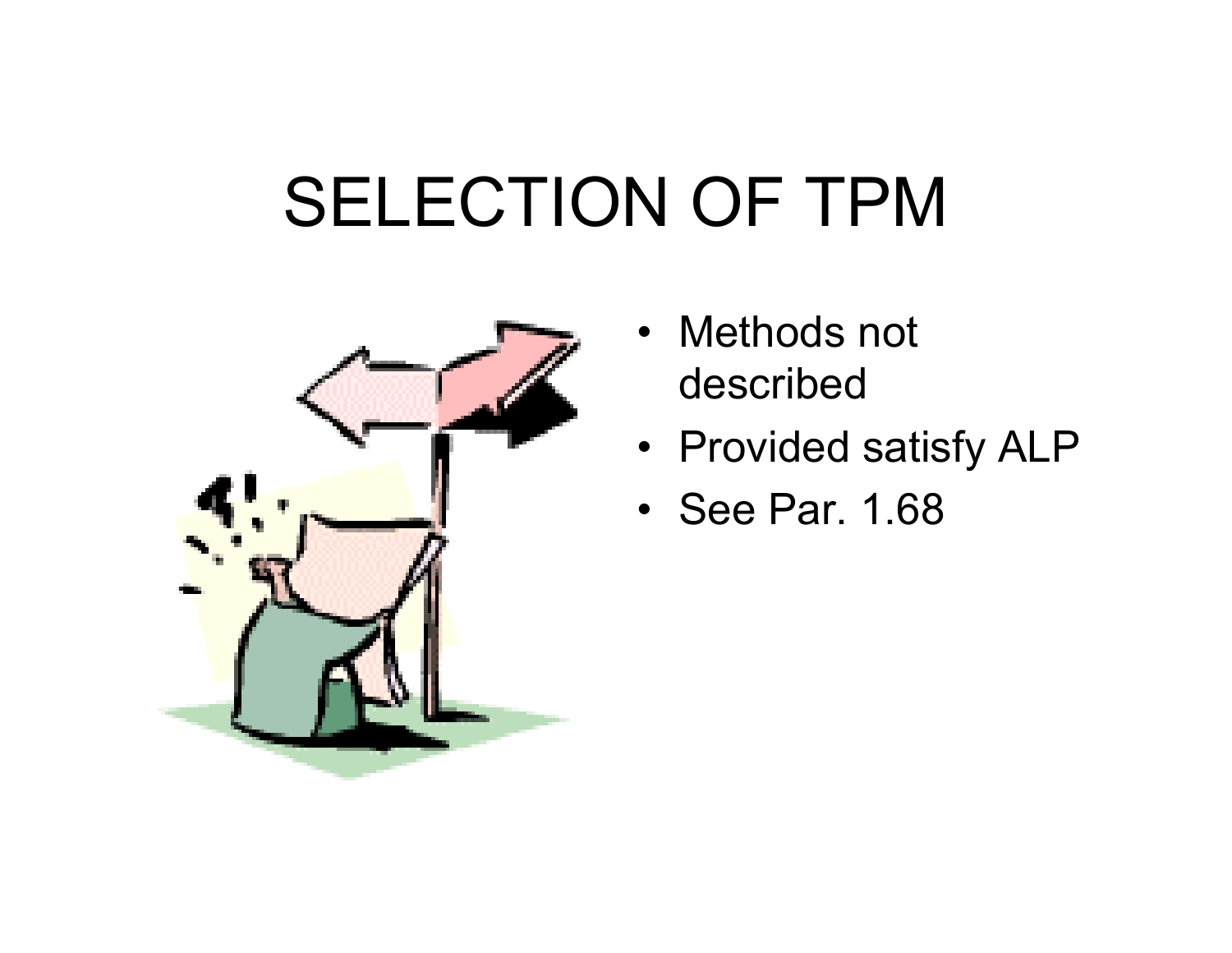# ARM'S LENGTH RANGE



- Transfer pricing not an exact science
- ALR, relatively equal reliable values
- Inside ALR, no adjustment
- Outside ALR, adjust to most appropriate point (Pars. 1.45-48)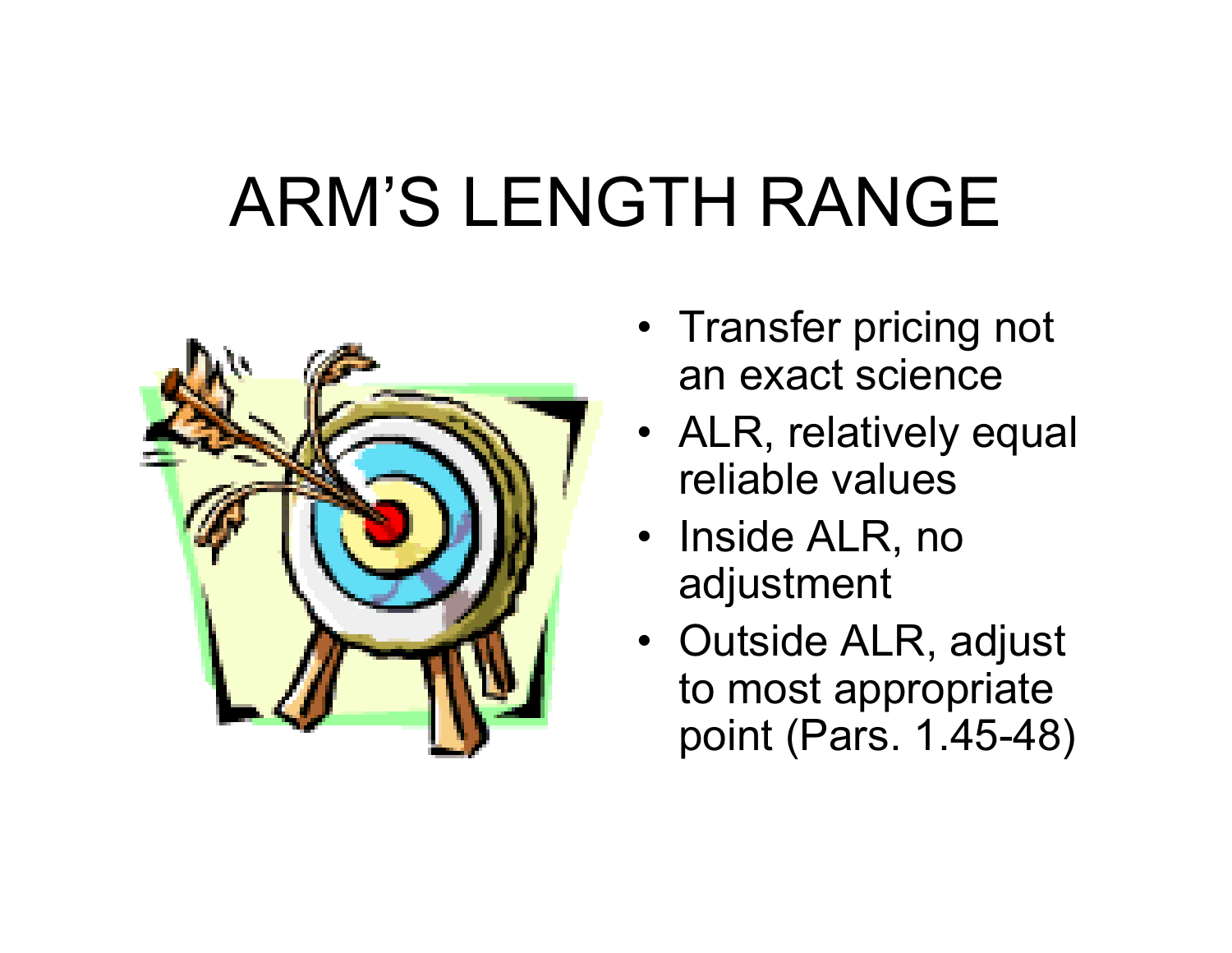#### RECOGNITION OF TRANSACTIONS



- CONDUCT MUST CONFORM TO **TERMS**
- •DEDUCE UNWRITTEN TERMS BASED ON CONDUCT AND ECONOMIC PRINCIPLES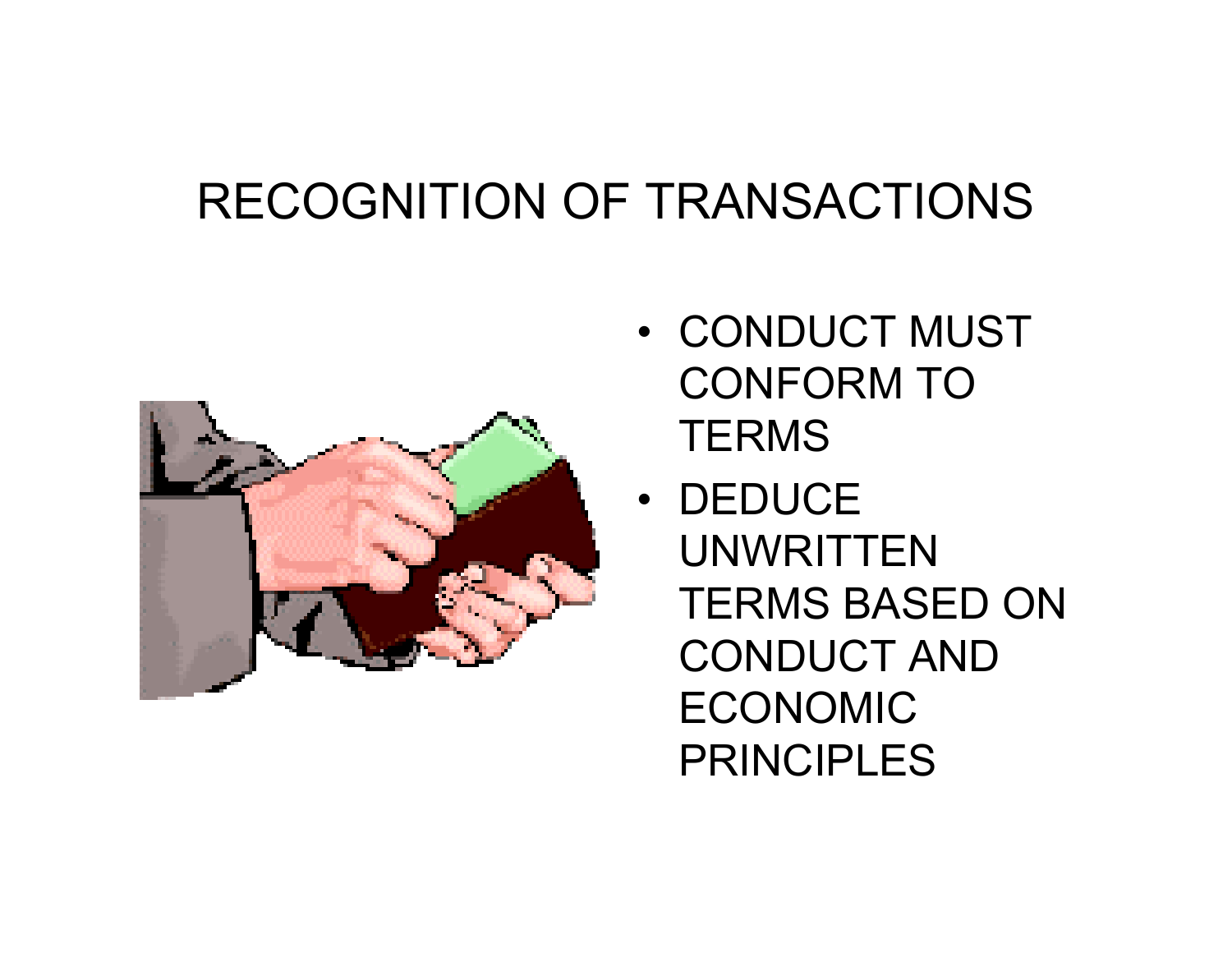#### RECOGNITION OF TRANSACTIONS



- Recognize actual transactions, unless
- Substance different than form
- $\bullet~$  Tax administration  $~$ impeded and not arm's length overall
- Pars. 1.28-29, 1.37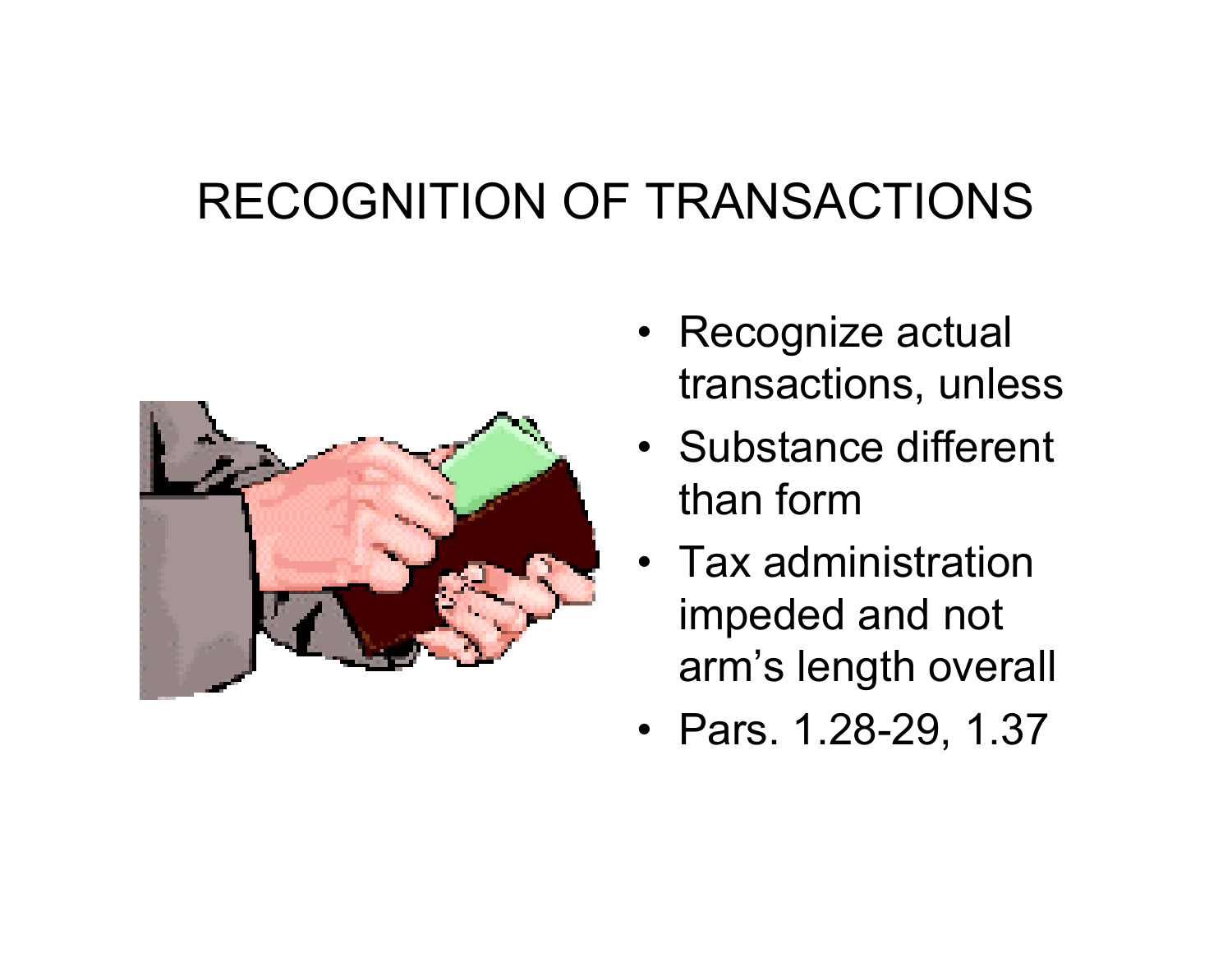#### GUIDANCE ON INTANGIBLE PROPERTY



- Trade or marketing
- Bundling or "packaging" with other items (Pars. 1.42-43, 6.17-18)
- Cost and value, no necessary link (Par. 6.27)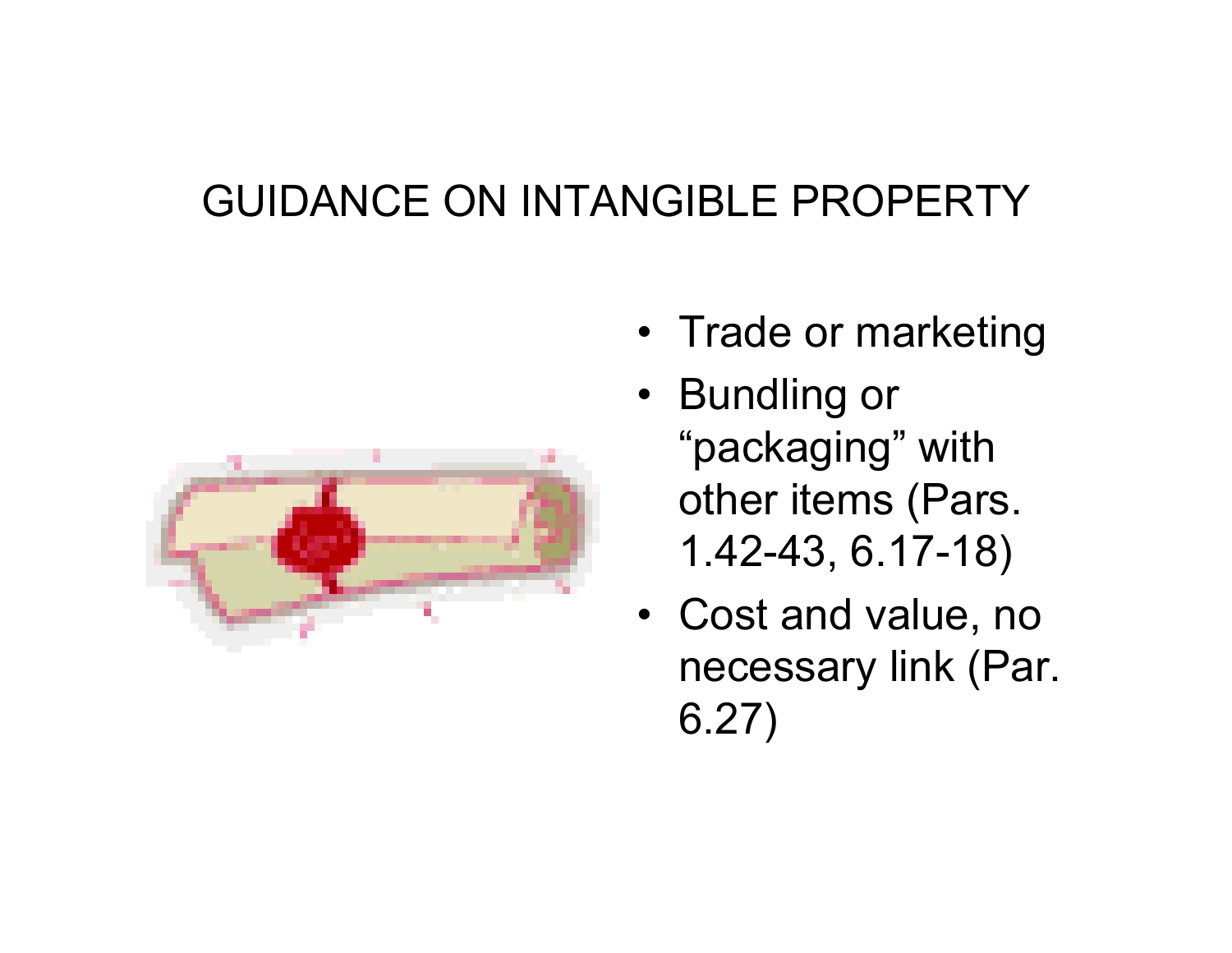#### GUIDANCE ON INTANGIBLE PROPERTY



- ALP where value is highly uncertain (compare CWI)
- Projections, price adjustment clauses, renegotiation
- •Pars. 6.28-35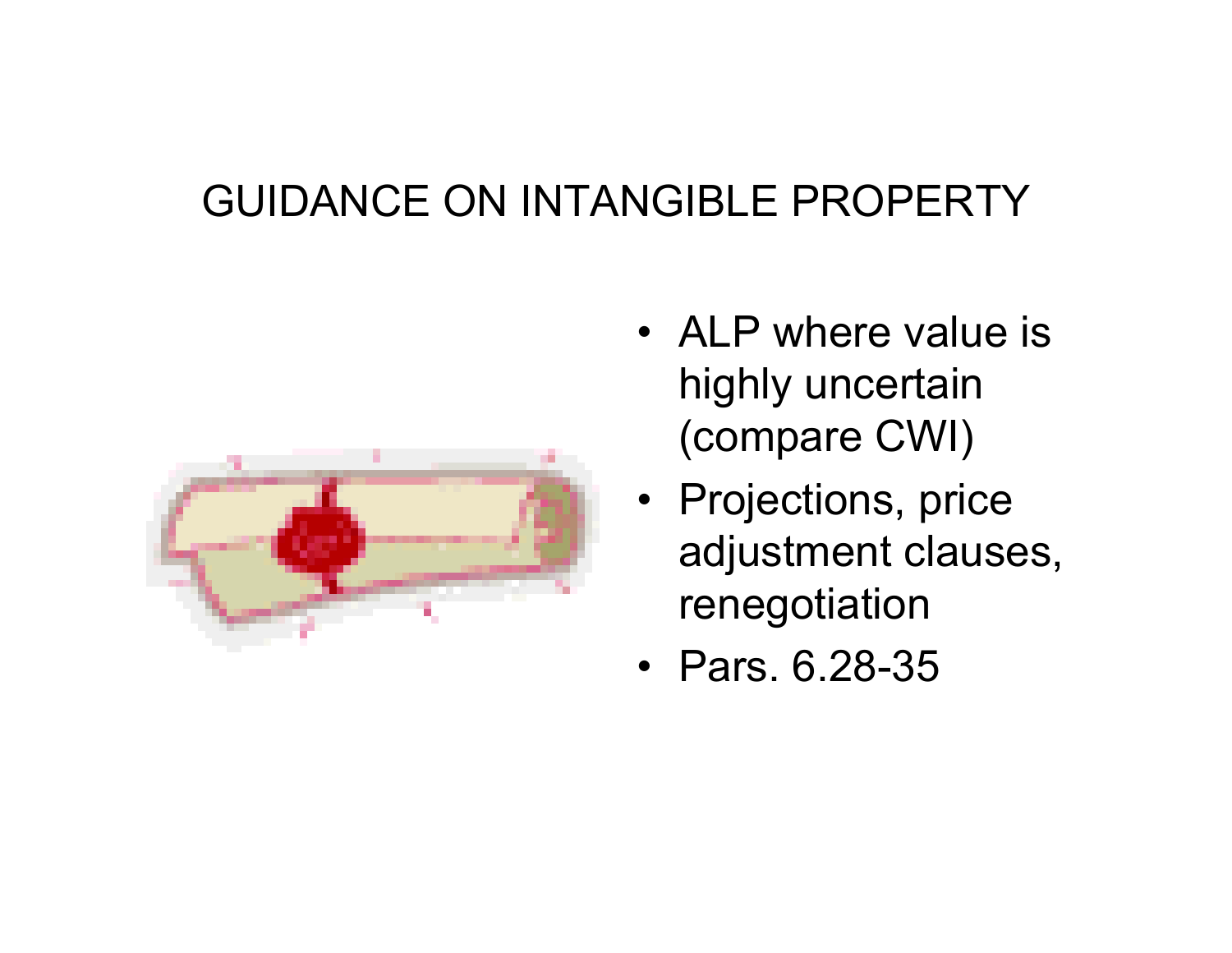#### GUIDANCE ON INTANGIBLE PROPERTY



- •Marketing services vs. intangible owner
- Who bears expense
- Extraordinary marketing expenses may justify return
- Product quality role
- •Pars. 6.36-39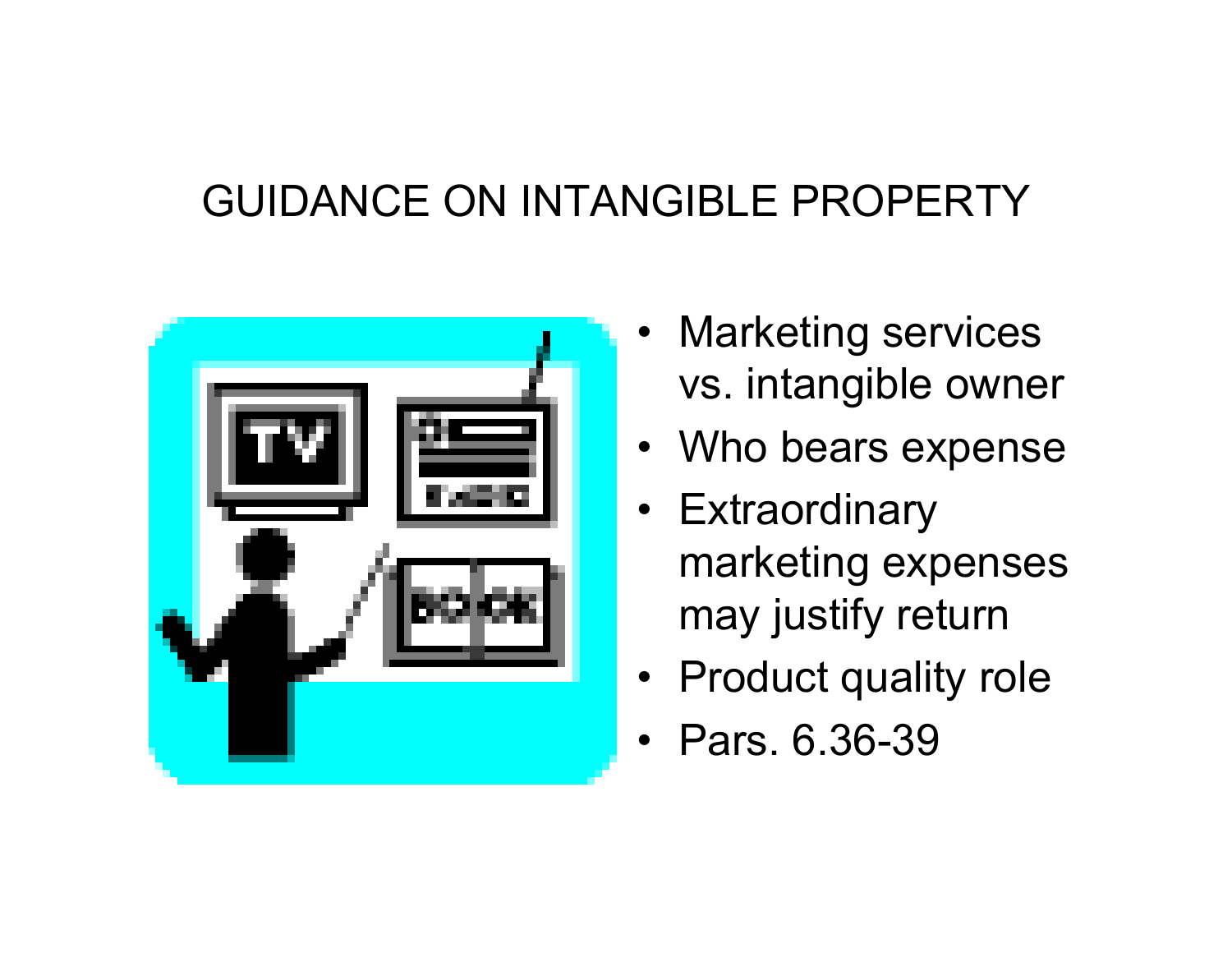# INTRA-GROUP SERVICES



- Independent enterprise willing to pay for, or perform for itself (compare benefit test) Par. 7.6
- Shareholder activity not justify charge
- Direct charge vs. allocation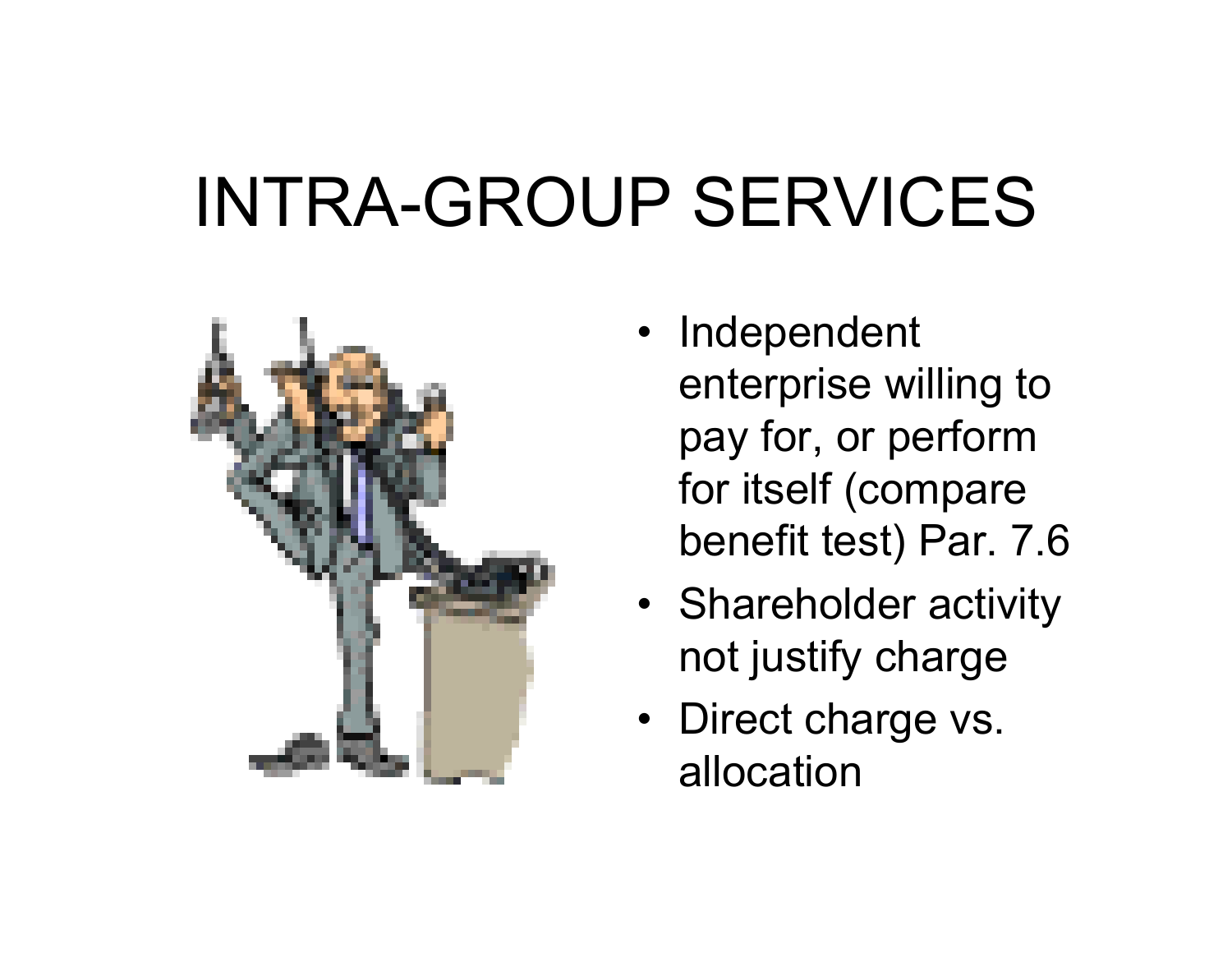# INTRA-GROUP SERVICES



- Cost vs. markup
- ALP not always profit – Par. 7.33
- Practical reasons of tax administration may allow allocation of cost of services in appropriate cases – Par. 7.37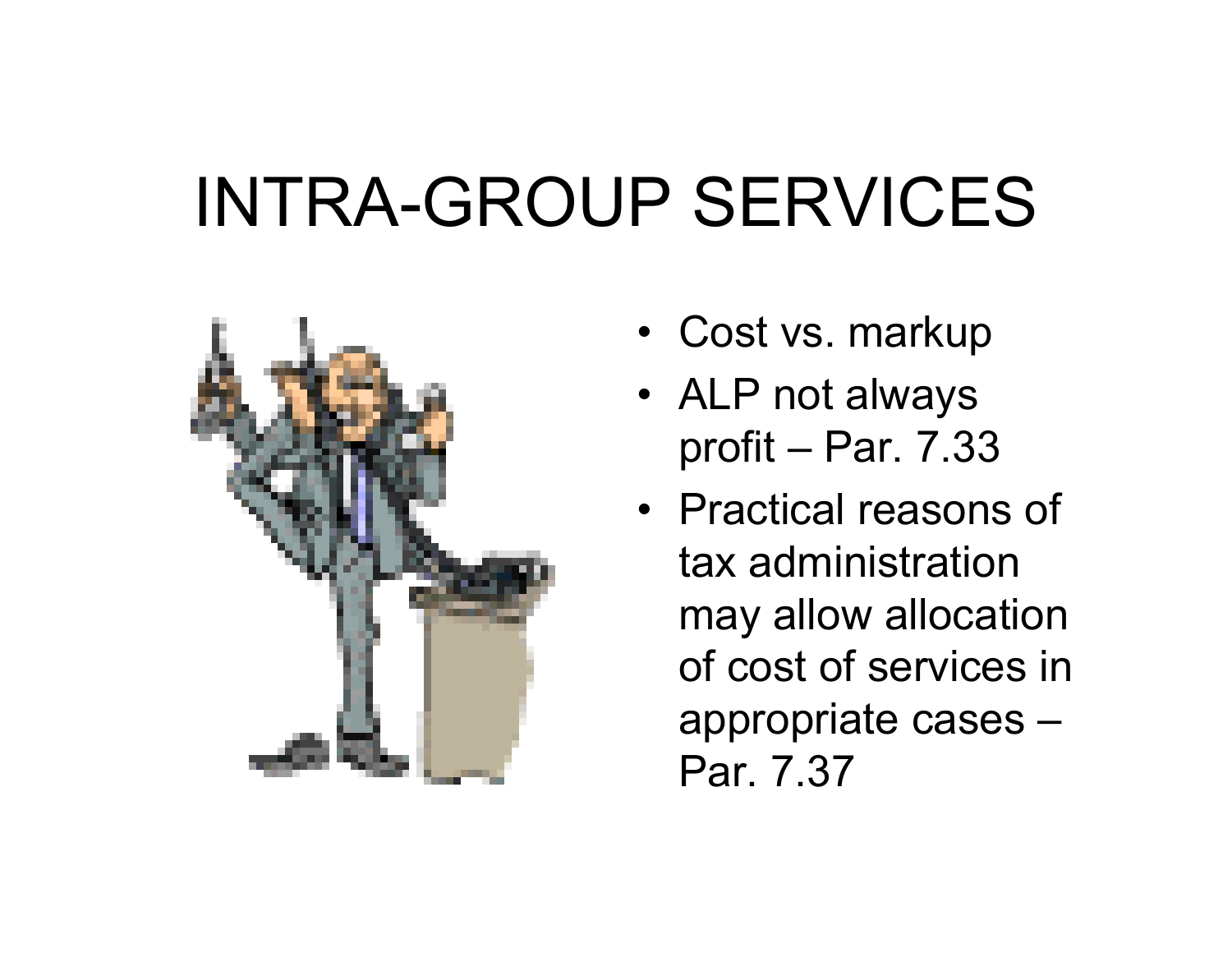#### COST CONTRIBUTION ARRANGEMENTS



- Sharing costs/risks of acquiring assets, services, rights
- ALP consistency of contribution share and expected benefits share
- Participant must reasonably expect to benefit
- •Pars. 8.3-12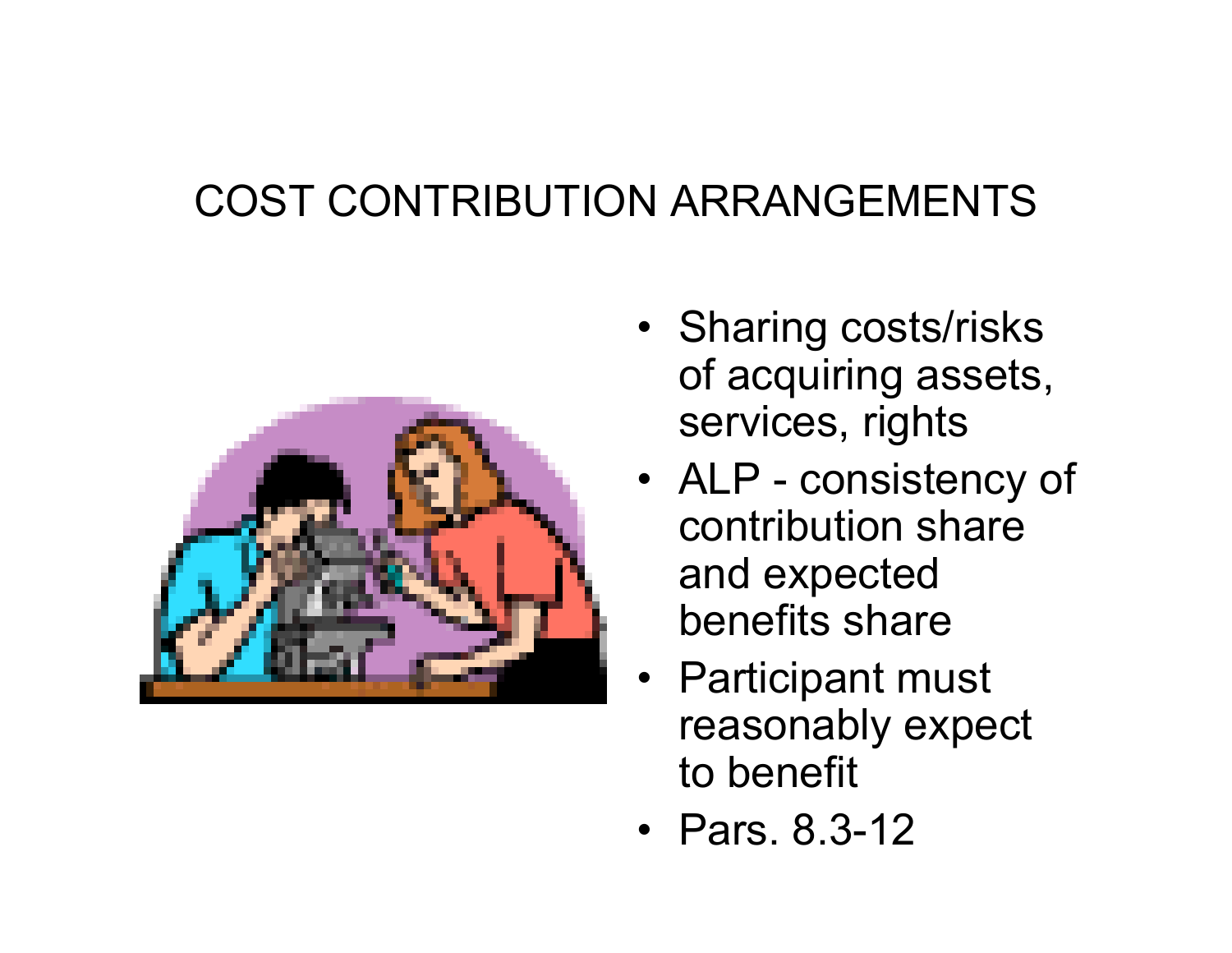#### COST CONTRIBUTION ARRANGEMENTS



- •Contribution value –cost vs. market (Par. 8.15)
- Allocation keys (Par. 8.19)
- Balancing and buyin payments, not royalty unless only right to use (Pars. 8.23, 8.33)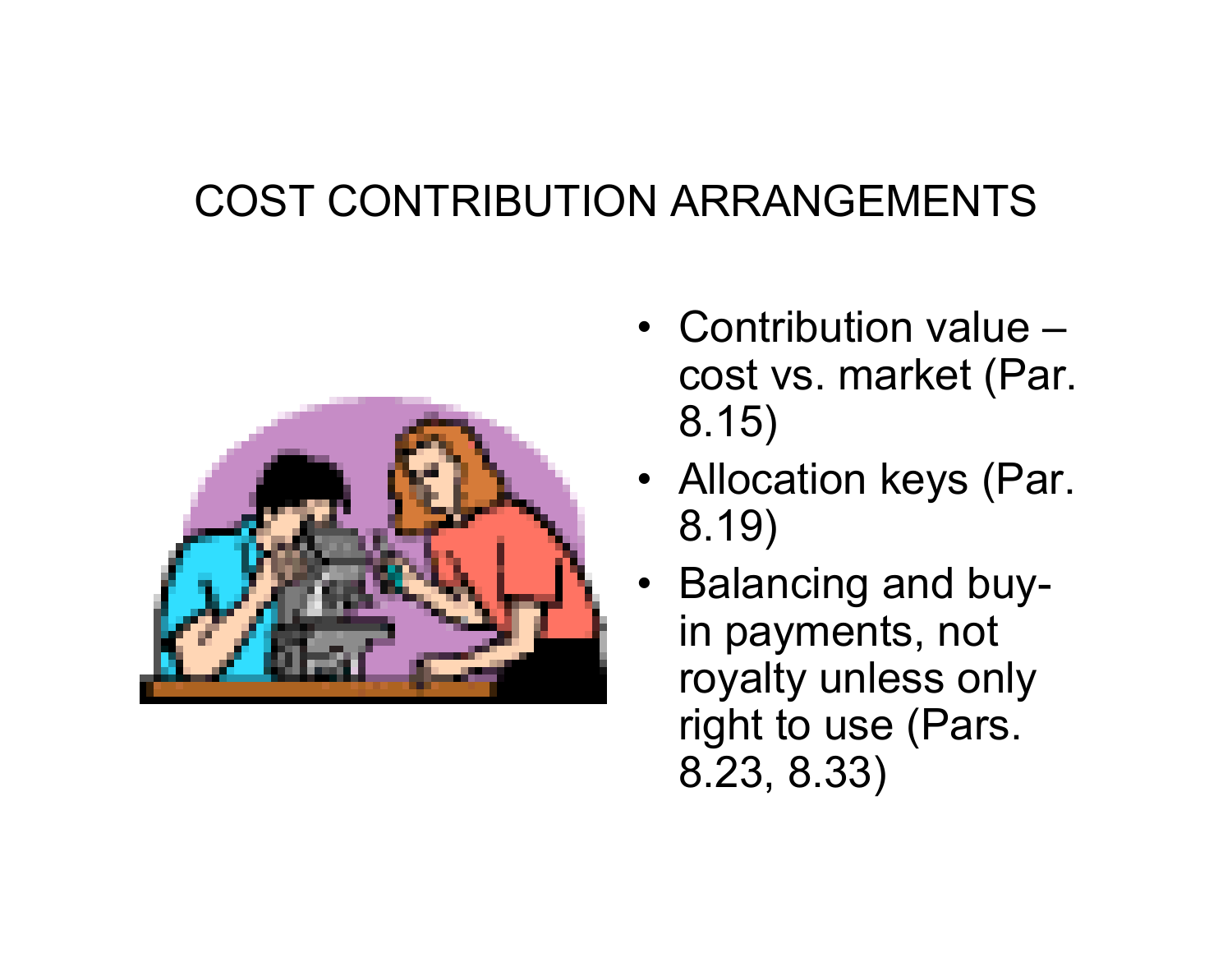#### COST CONTRIBUTION ARRANGEMENTS



- Adjustments normally to balancing payments (Par. 8.27)
- Disregard, e.g., if not reasonable to expect benefit
- Or, if over time contribution and benefit shares diverge (Pars. 8.29- 30)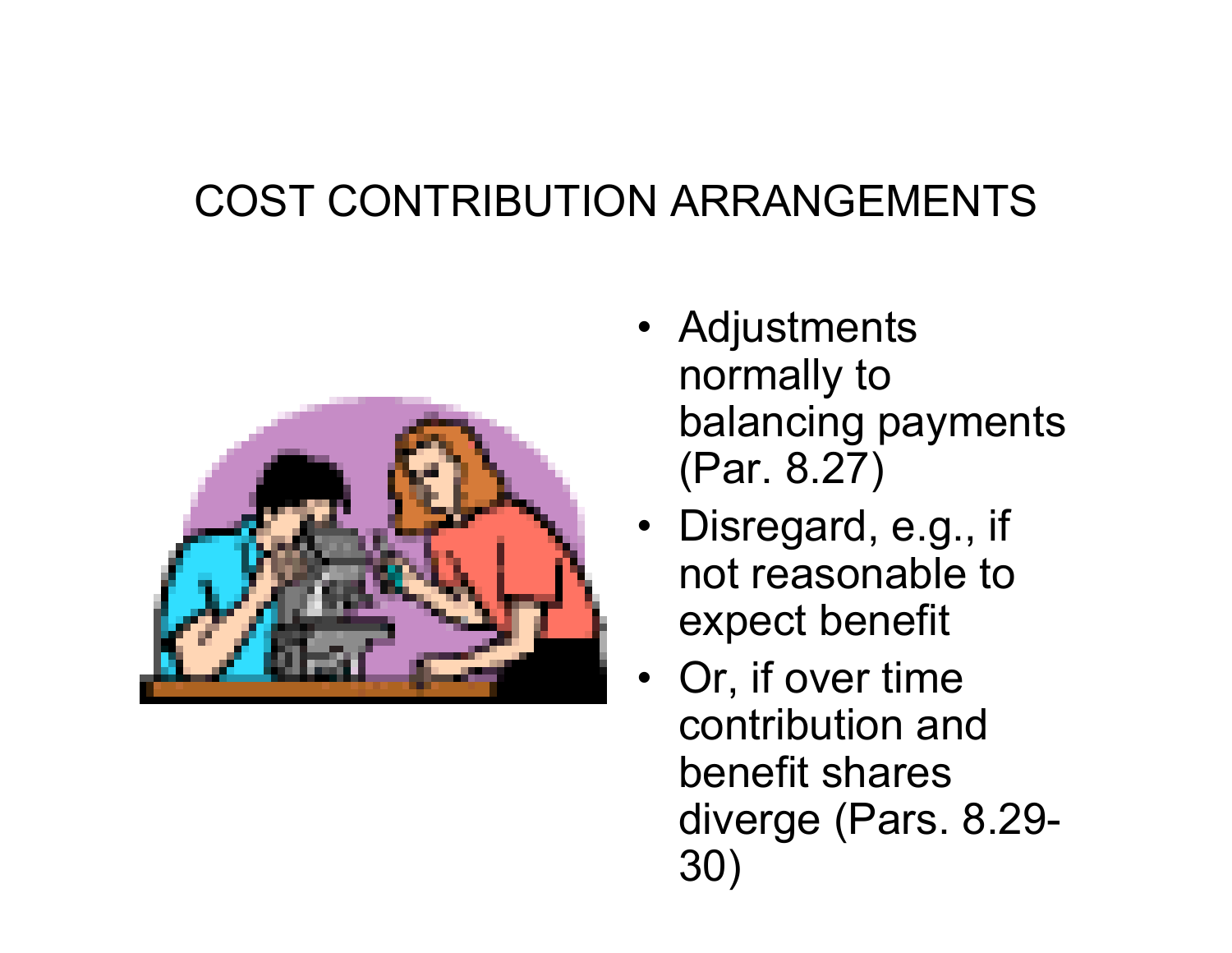#### GUIDANCE ON T/P COMPLIANCE WITH ALP



- Reasonable t/p efforts, contemporaneously, to determine if pricing in accord with ALP
- Documentation of –
- Info, factors, method on which pricing is based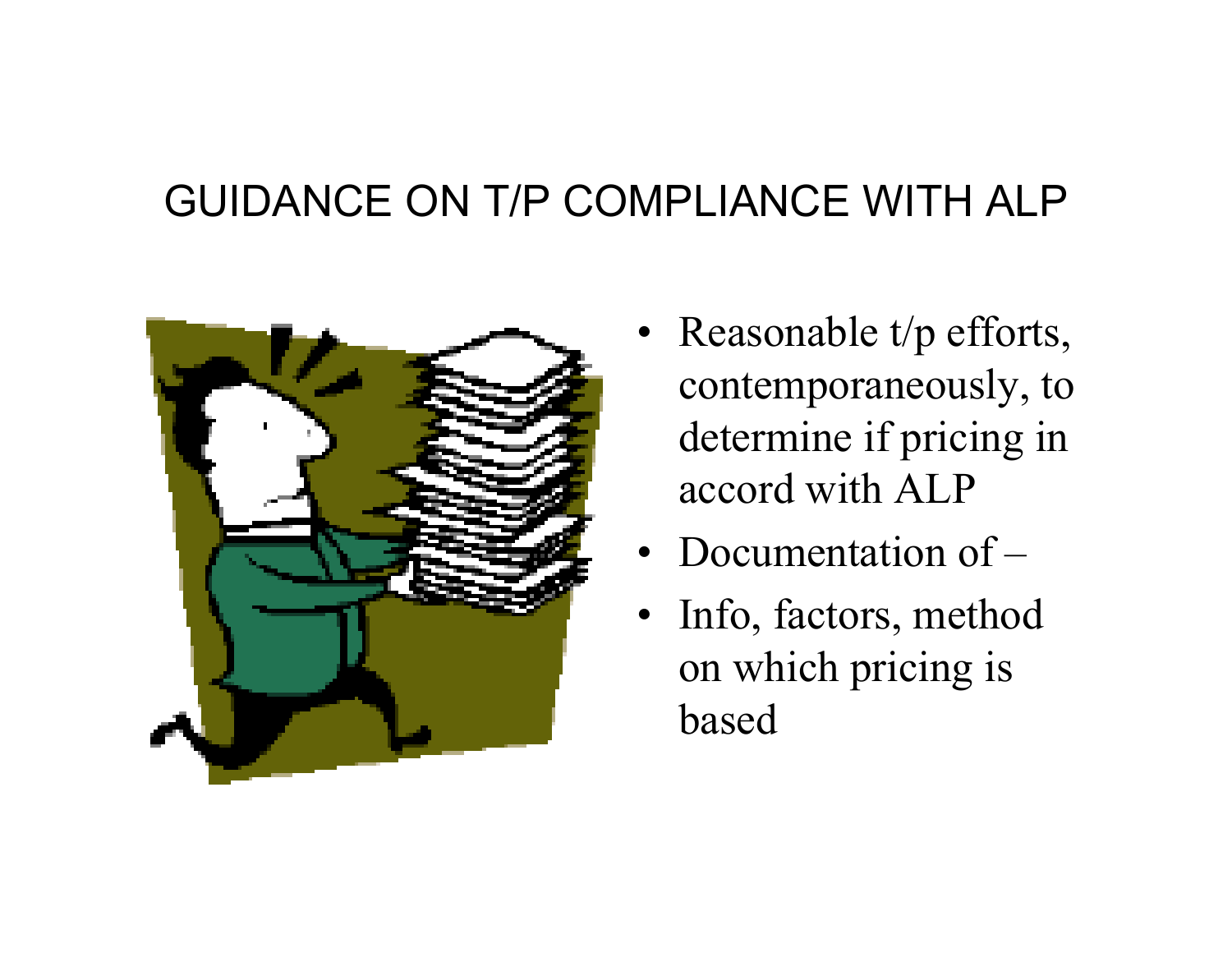### DOCUMENTATION



- •Including relevant info from foreign affiliates
- Tax authority may obtain to verify ALP compliance
- Prudent business management principles (Pars. 5.3 et seq.)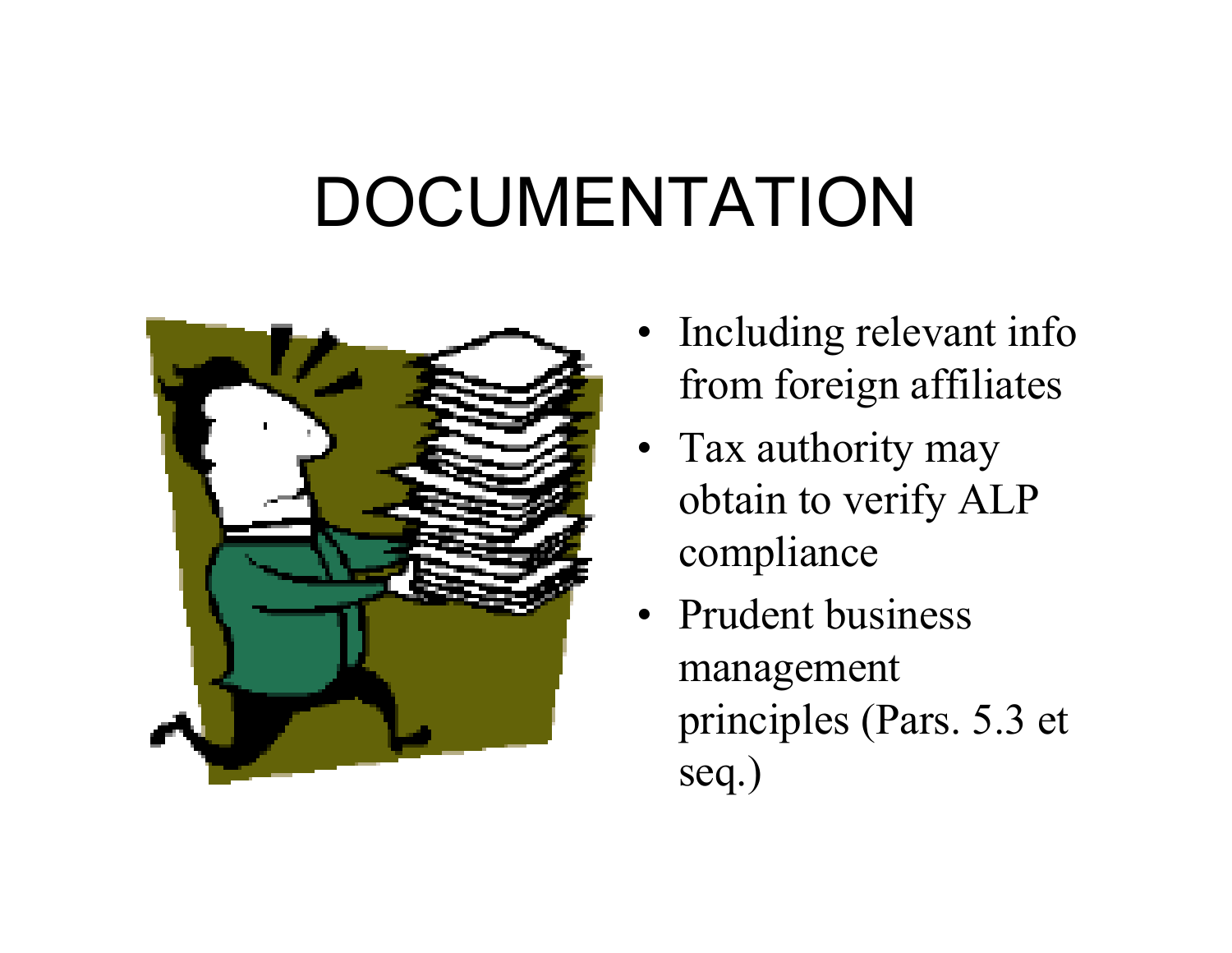# GUIDANCE ON PENALTIES



- Overall tax compliance system
- Not give incentive to overstate income
- •T/P reasonable effort to comply with ALP should mitigate
- Par. 4.18 et seq.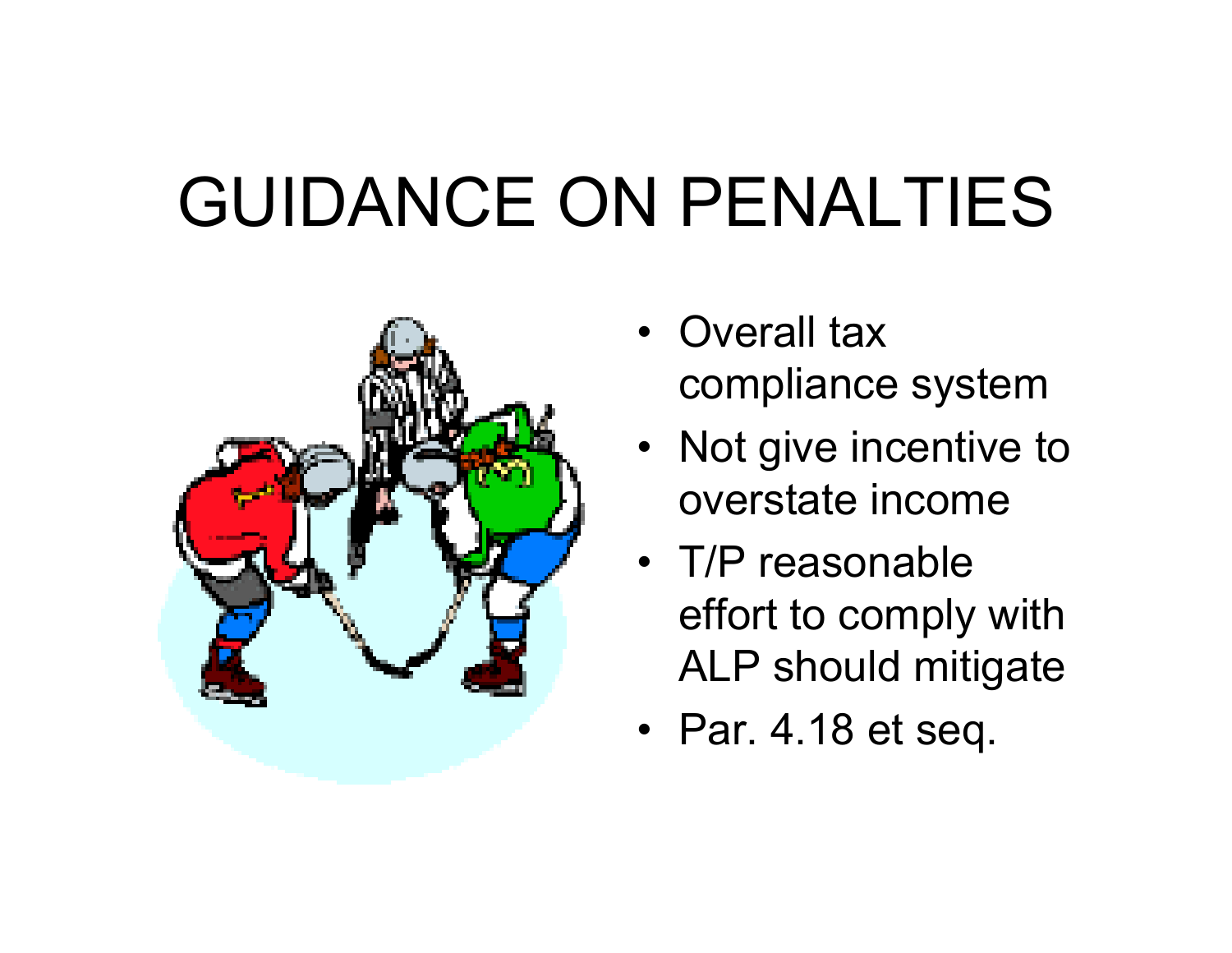# GUIDANCE ON APA's



- Advance determination, e.g., of method, comparables, adjustments, critical assumptions (Par. 4.124)
- Reliability of APA predictions, TPM vs. results (Par. 4.125)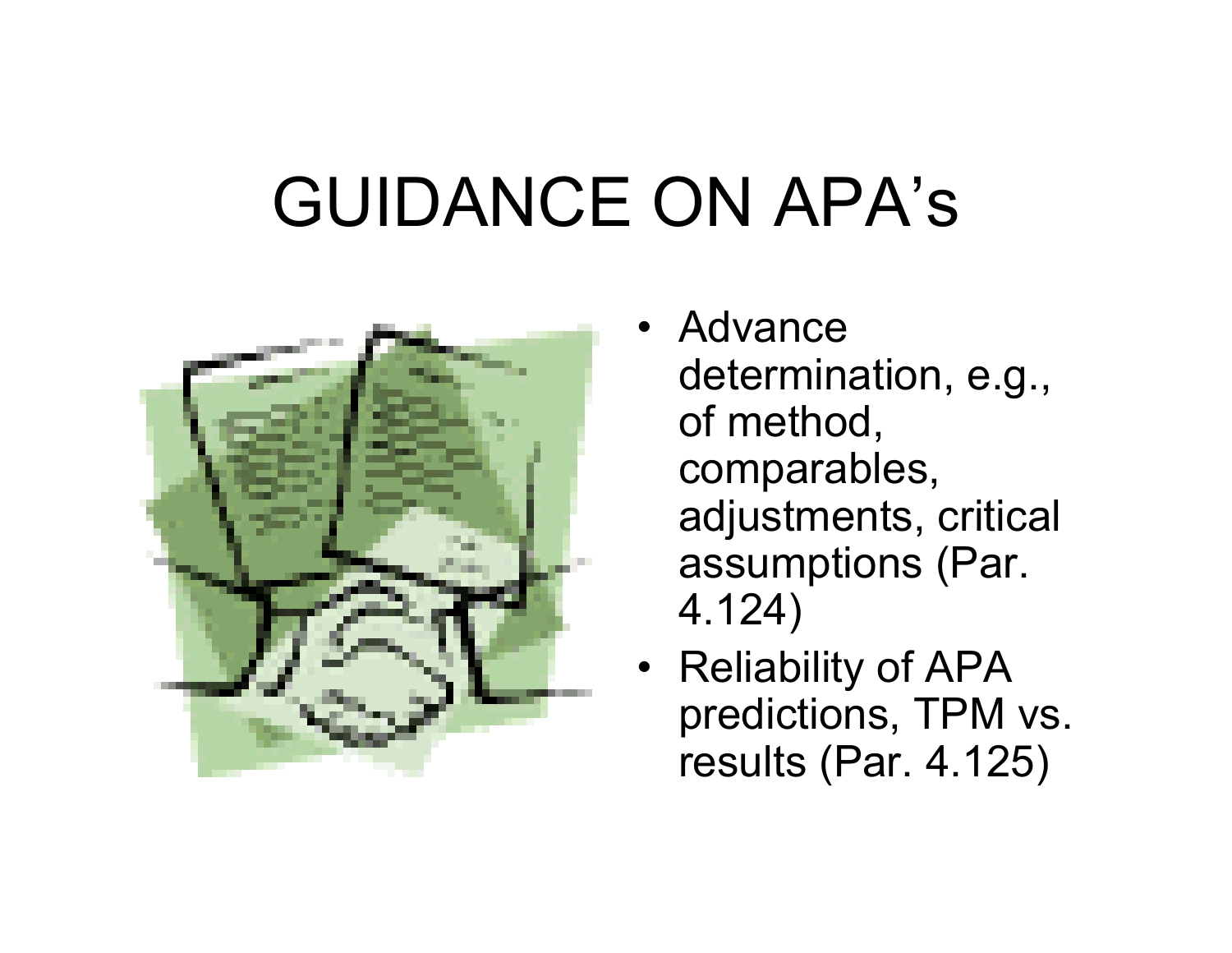## GUIDANCE ON APA's



- Bilateral APA's preferred over unilateral APA's (Pars. 4.131, 4.163)
- •Guidelines for Mutual Agreement Procedure (MAP) APA's - Annex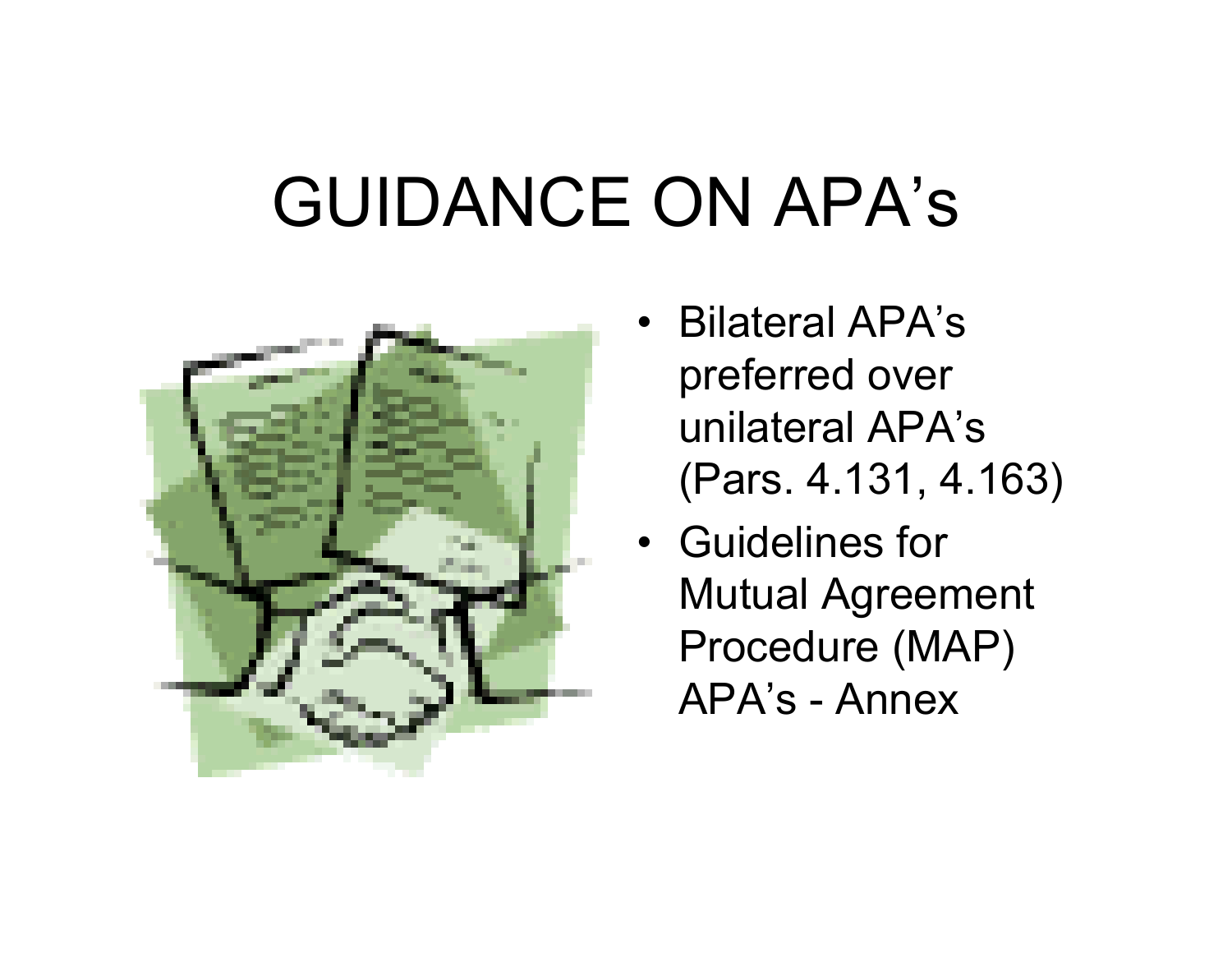## MONITORING



- Transactional profit methods concerns
- Monitor application of TP Guidelines to clarify and update them, as necessary
- Business community input
- Par. 3.55, Annex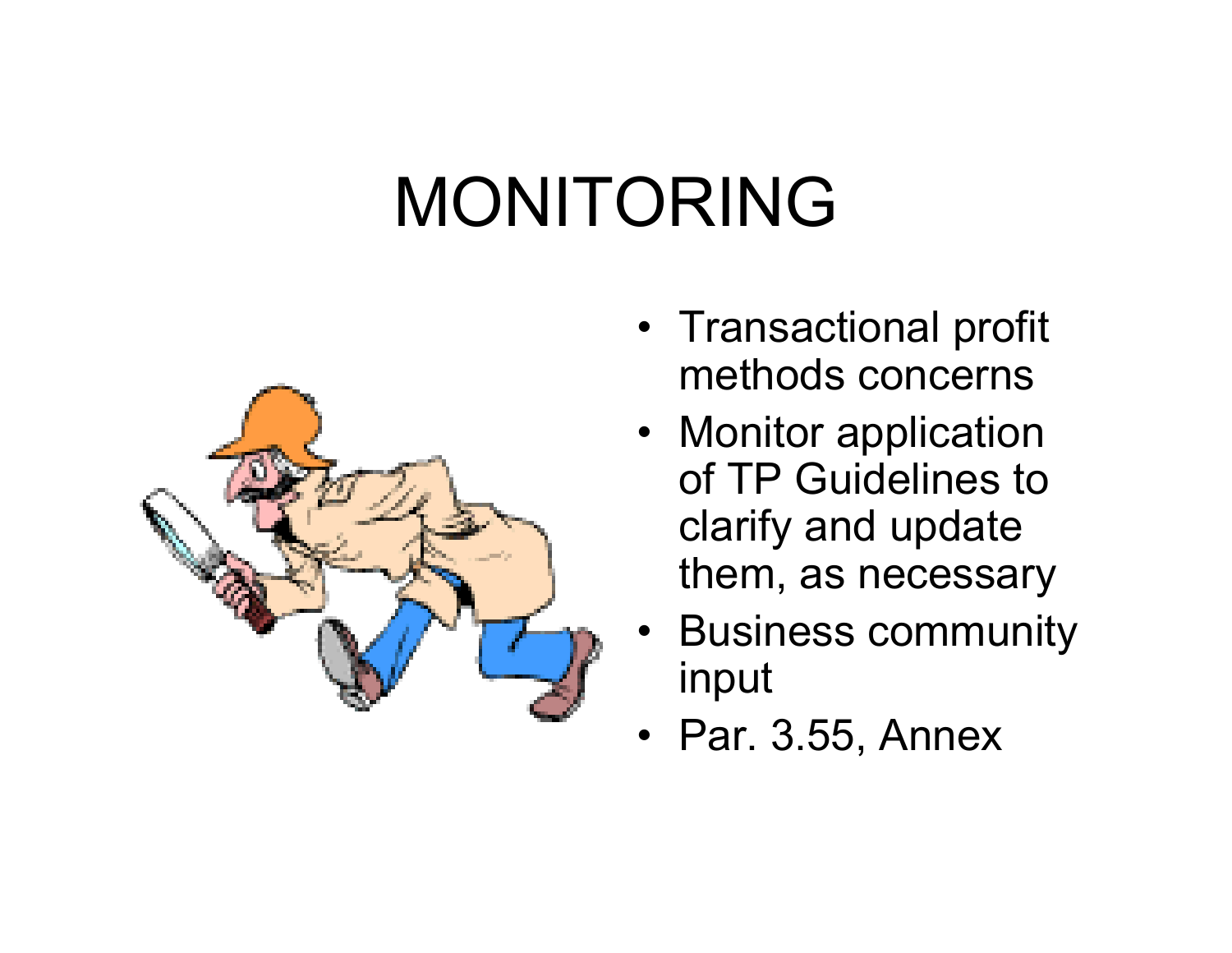#### ATTRIBUTION OF PROFITS TO PE's



- Working hypothesis
- HO and PE's of single enterprise hypothesized as associated enterprises
- Apply Art. 9 TP Guidelines by analogy to Art. 7